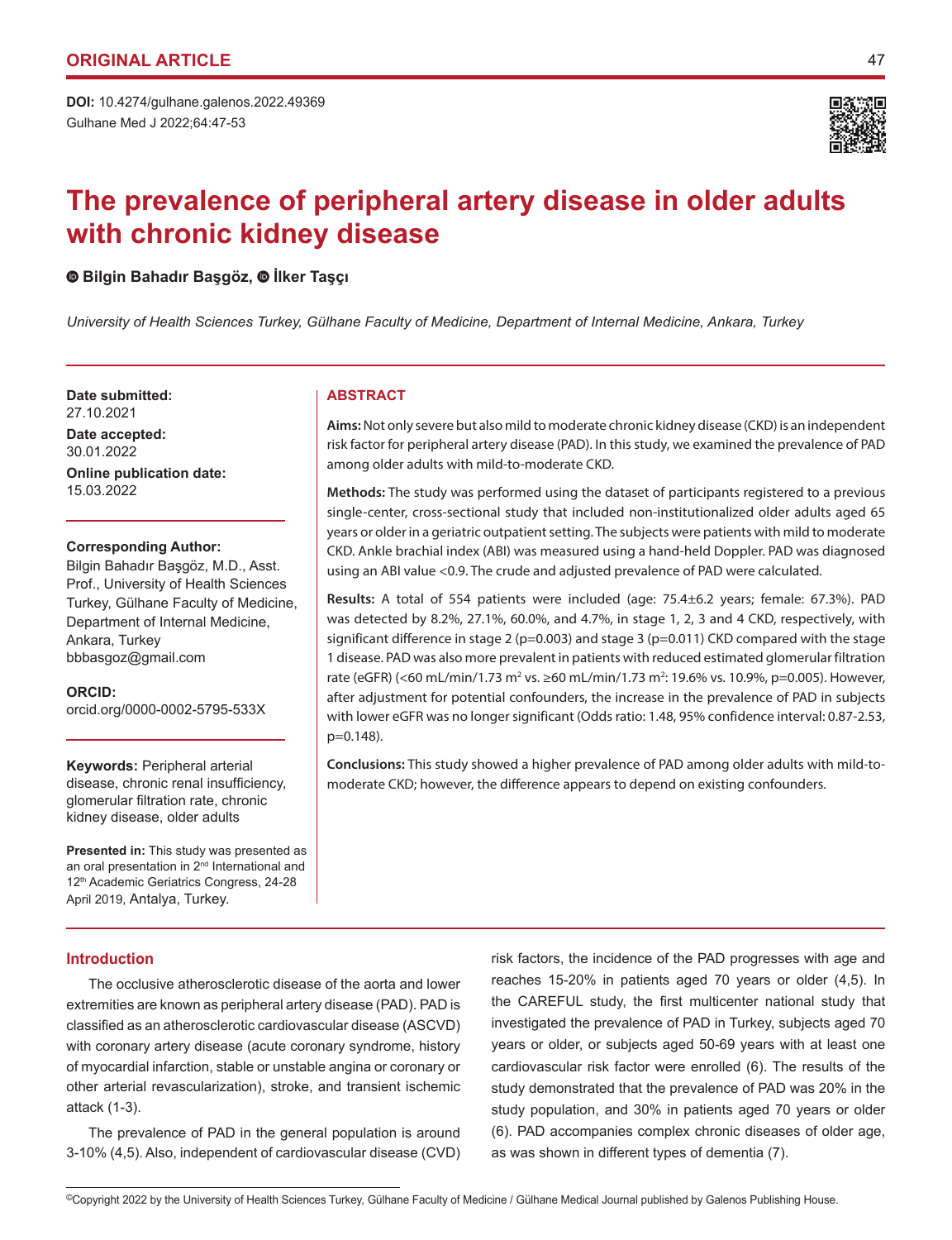Although the gold-standard test for the diagnosis of PAD is conventional or computed tomography angiography, the anklebrachial index (ABI) measurement, a non-invasive, simpler, efficient, and cheaper diagnostic tool, became a preferable option in the diagnosis of PAD with sensitivity (Sen) and specificity (Spe) above 90% in all age groups (8,9). Another alternative non-invasive technique used in the diagnosis of PAD is the arterial Doppler ultrasonography of the lower extremities (10). However, its preference is limited due to its poor performance in the diagnosis of infrapopliteal disease, inter-observer variability of the technique, and higher costs (10). Pulse wave velocity measurement, a non-invasive tool for the assessment of arterial stiffness, and Edinburgh Claudication Questionnaire, a screening tool for the detection of intermittent claudication were also studied as alternative methods for ABI, but results revealed that these tools cannot be used instead of each other (11,12).

Chronic kidney disease (CKD) is prevalent among older adults and is associated with increased morbidity and mortality (13). Most older adults have a mild to moderate decrease in estimated glomerular filtration rate (eGFR) and a higher frequency of CKD due to the comorbidities (14). The overall prevalence of CKD in the general population is around 11%, reaching greater than 40% after the  $6<sup>th</sup>$  decade (15).

Mild-to-moderate CKD is associated with a higher risk of ASCVD (16), which is more pronounced for older adults (17). However, most studies have focused on coronary artery disease (16). Only a few studies have been published on the association of PAD in patients with renal insufficiency (18). Thus, current knowledge on the frequency of PAD among older adults with CKD is considered limited. In this study, we investigated the prevalence of lower extremity PAD in older adults with mild-tomoderate CKD.

# **Methods**

#### **Study population**

This study was performed using the dataset of participants registered to a previous single-center, cross-sectional study that included non-institutionalized older adults aged 65 years or older in a geriatric outpatient setting (19). Subjects receiving renal replacement therapy, having a history of lower extremity revascularization, recent major surgery, or extremity amputation, severely impaired in daily activities, residing in a nursing home, wheelchair bounded, or considered to have a short life expectancy due to malignancies or any other medical conditions and those who declined to participate were excluded from the original cohort. For the current analysis, subjects diagnosed with dementia were further excluded.

The institutional review board approved the study, and the participants provided written, informed consent when enrolled to the original study. The study protocol conforms to the Helsinki Declaration of 1975, as revised in 1983.

# **Working protocol**

The basic characteristics of the subjects including age, gender, and self-reported education attained in years, current or past smoking status, and comorbidities including diabetes mellitus, hypertension, hypercholesterolemia, cardiovascular disease (CVD), coronary heart disease, stroke, anemia, hypothyroidism, vitamin B12 deficiency, and folate deficiency, body mass index (BMI), and laboratory results were available in the registry dataset.

#### **Calculation of GFR and determination of CKD stages**

Serum creatinine level was used to calculate eGFR (mL/  $min/1.73$   $m^2$ ) by using the Modification of Diet in Renal Disease (MDRD) study equation to determine the degree of kidney impairment (20). Stages of CKD was defined according to the 2012 Kidney Disease: Improving Global Outcomes (KDIGO) Clinical Practice Guideline as follows: stage 1 CKD: GFR ≥90 mL/min/1.73 m<sup>2</sup>; stage 2 CKD: GFR 60 to 89 mL/min/1.73 m<sup>2</sup>; stage 3 CKD: GFR 30 to 59 mL/min/1.73 m<sup>2</sup>; stage 4 CKD: GFR 15 to 29 mL/min/1.73 m<sup>2</sup>; stage 5 CKD: GFR <15 mL/min/1.73 m2 or treatment by dialysis. However, individuals with CKD stage 5 (n=2) were not included due to the very low number of subjects in the analyses because they were excluded from the original study.

#### **Measurement of ABI**

ABI was measured in an improved facility by the conventional method as previously described (7,21-23). Briefly, patients were placed on a stretcher in the supine position with both arms slightly open. Two metal armrests of 30 cm width and 90 cm length were placed to the stretcher with an angle of 30º degrees to support both arms. In addition, sponge rubbers were placed under the heels and elbows to slightly elevate the extremities from the surface below the heart level to allowing the operator to place the cuff ideally. Four fully calibrated and identical aneroid sphygmomanometers with Velcro cuffs (ERKA, D-83646, Bad Tölz, Germany) of 12 cm width and 29 to 42 cm length were wrapped on four extremities at the same time. After resting at least for five minutes in supine, measurements were performed using a handheld 8-MHz Doppler instrument (Hadeco, Kawasaki, Japan). The measurements were started from the right upper arm and followed by the right ankle left ankle and left upper arm. This cycle was performed twice. The first sound of blood flow heard during the deflation of the cuff for both brachial pulses in the upper arms and dorsalis pedis and tibialis posterior pulses in both ankles were recorded. The mean value of the two measurements was recorded as the result for the respective vessel.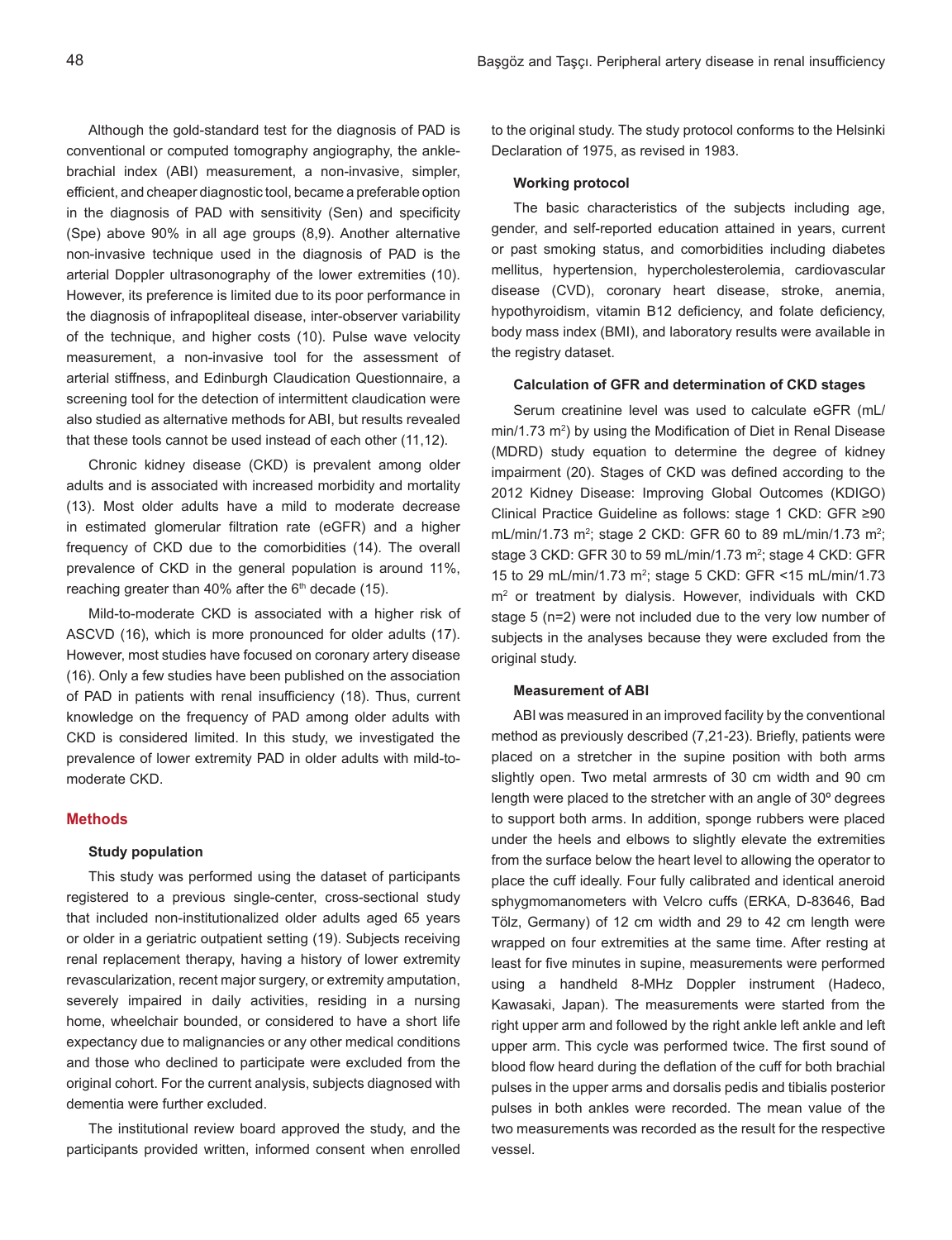#### **Calculation and interpretation of ABI results**

The ABI was calculated based on the Trans-Atlantic Inter-Society Consensus Document on Management of Peripheral Arterial Disease (TASC II) guidelines (9). The right and left ABIs were calculated separately by dividing the highest systolic blood pressures of each lower extremities (a. dorsalis pedis or a. tibialis posterior) to the systolic blood pressure of the brachial artery on the same side. Finally, the lower ABI value on the left or right side was recorded as the final ABI value. Individuals who had an ABI value of 0.9 or lower were diagnosed with PAD. Besides, subjects with an ABI value greater than 1.40 (n=3) were excluded as it indicates noncompressible arteries that interfere with the correct assessment of the ABI.

#### **Statistical Analysis**

Results are displayed as the mean and standard deviation for normally distributed continuous variables. The normality of distribution was tested using the Shapiro-Wilk test. Categorical data are displayed as absolute numbers and a percentage of the total. The differences between the continuous variables were tested by the t-test. The chi-square test was used to compare the categorical variables. The Sen and Spe analysis was conducted to determine the effects of different stages of CKD on PAD. The study sample was divided into 3 tertiles according to the eGFR, as follows; tertile 1: eGFR <49.4 mL/min/1.73 m<sup>2</sup> (n=138, 25 percentile), tertile 2: eGFR between 49.5-72.2 mL/min/1.73 m2 (n=277, 50 percentile), tertile 3: eGFR >72.3 mL/min/1.73

m2 (n=139, 75 percentile). Tertile 1 had the lowest and tertile 3 had the highest eGFR. The analysis of continuous variables across tertiles was performed using one-way ANOVA or the Kruskal-Wallis test, and the analysis of categorical variables was performed using the chi-square test. Multivariable logistic regression analysis was used to test the independent association between the eGFR and PAD. The Hosmer-Lemeshow test was used to evaluate the goodness of fit of the model. Statistical significance was set at p value <0.05. Statistical Package for the Social Sciences for Windows, version 26.0, IBM. Corp., Armonk, NY, 2019 was used for statistical analysis for all data.

# **Results**

### **Study population**

The study included 554 older adults (mean age: 75.4±6.2 years, women: 67.3%). Women were significantly younger than men (mean age: 74.8±6.3 vs. 76.8±5.8; p<0.001). Basic demographics and clinical characteristics are given in Table 1. The mean eGFR was  $62.0 \pm 20.6$  mL/min/1.73 m<sup>2</sup>, and men have lower mean value than woman  $(59.5 \pm 17.2 \text{ mL/min}/1.73 \text{ m}^2 \text{ vs.})$ 63.2±22.0 mL/min/1.73 m<sup>2</sup>; p=0.032).

# **Frequency of PAD according to the stages of CKD and tertiles**

In the whole study group, the frequency of patients with a 0.9 or lower ABI was 15.3% (n=85). The prevalence of PAD among

| Table 1. Basic characteristics of the subjects |               |                       |                     |         |  |  |
|------------------------------------------------|---------------|-----------------------|---------------------|---------|--|--|
|                                                | Total (n=554) | Female (n=373, 67.3%) | Male (n=181, 32.7%) | p       |  |  |
| Age, mean (SD)                                 | 75.4 (6.2)    | 74.8 (6.3)            | 76.8 (5.8)          | < 0.001 |  |  |
| 65-74, n (%)                                   | 277(50.0)     | 203(36.6)             | 74 (13.4)           | 0.001   |  |  |
| 75-84, $n$ (%)                                 | 231(41.7)     | 143(25.8)             | 88 (15.9)           | 0.041   |  |  |
| $>84$ , n $(\%)$                               | 46(8.3)       | 27(4.9)               | 19(3.4)             | 0.029   |  |  |
| eGFR, mean (SD)                                | 62.0(20.6)    | 63.2(22.0)            | 59.5 (17.2)         | 0.032   |  |  |
| BMI, mean (SD)                                 | 29.8(5.6)     | 30.8(5.9)             | 27.7(4.3)           | < 0.001 |  |  |
| Lower education, n (%)                         | 390 (70.5)    | 316(57.1)             | 74 (13.4)           | < 0.001 |  |  |
| Past/current smoking, n (%)                    | 152(27.4)     | 40(7.2)               | 112(20.2)           | < 0.001 |  |  |
| Diabetes mellitus, n (%)                       | 146 (26.4)    | 107(19.3)             | 39(7.0)             | 0.074   |  |  |
| Hypertension, n (%)                            | 432 (78.0)    | 300(54.2)             | 132(23.8)           | 0.046   |  |  |
| Hypercholesterolemia, n (%)                    | 224(40.4)     | 160(28.9)             | 64 (11.6)           | 0.090   |  |  |
| Anemia, n (%)                                  | 92(16.6)      | 78 (14.0)             | 14(2.6)             | 0.007   |  |  |
| Hypothyroidism, n (%)                          | 62 (11.5)     | 48 (8.9)              | 14(2.6)             | 0.056   |  |  |
| Vitamin B12 deficiency, n (%)                  | 168(30.3)     | 107(19.3)             | 61(11.0)            | 0.228   |  |  |
| Folate deficiency, n (%)                       | 62 (11.9)     | 35(6.7)               | 27(5.2)             | 0.085   |  |  |
| CVD, composite, n (%)                          | 138 (24.9)    | 66 (11.9)             | 72 (13.0)           | < 0.001 |  |  |
| Coronary heart disease, n (%)                  | 109 (19.7)    | 50(9.0)               | 59 (10.6)           | < 0.001 |  |  |
| Stroke, n (%)                                  | 36(6.5)       | 19(3.4)               | 17(3.1)             | 0.054   |  |  |

Lower education: <5 years of attained education level, anemia: hemoglobin <12 g/dL in woman, and hemoglobin <13 g/dL in man, hypothyroidism: thyroid stimulating hormone >5 mIU/mL, vitamin B12 insufficiency: <200 pg/mL, folate deficiency: <5 ng/mL, CVD: Presence of either coronary heart disease or stroke. Significant p values are in bold. See text for other details.

SD: Standard deviation, eGFR: Estimated glomerular filtration rate, BMI: Body mass index, CVD: Cardiovascular disease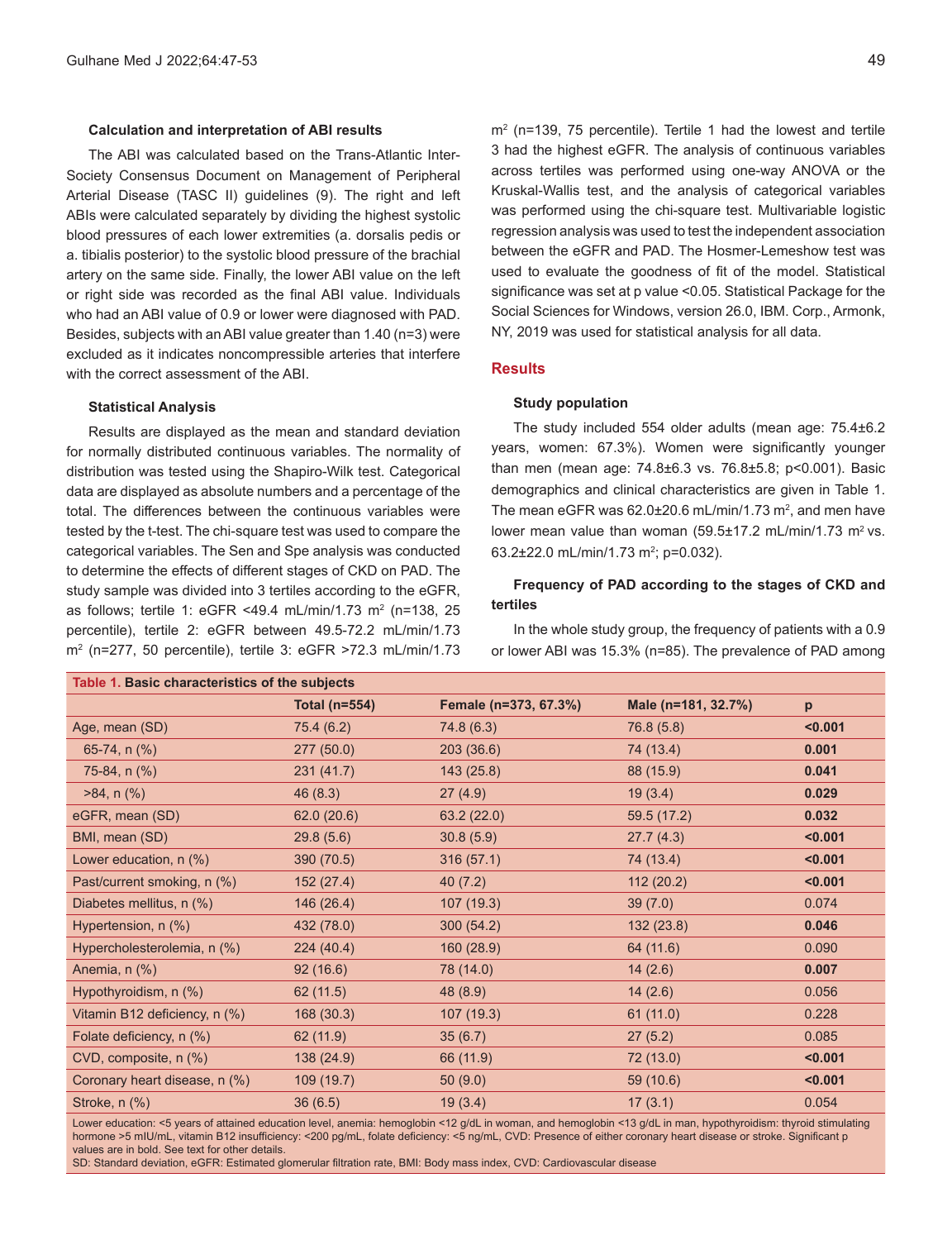subjects with stage 1, 2, 3 and 4 CKD was given in Table 2. Stage 1 and stage 4 CKD groups showed similar proportion of PAD (8.2% vs. 7.9%, p=0.914, and 3.0% vs. 4.7%, p=0.410, respectively). The frequency of PAD was lower in stage 2 CKD (27.1% vs. 44.1%, p=0.003), and higher in stage 3 CKD (60.0% vs. 45.0%, p=0.011) (Table 2). Also, the prevalence of PAD was higher in patients with a reduced (<60 mL/min/1.73 m<sup>2</sup>) vs. higher eGFR (19.6% vs. 10.9%, p=0.005). However, after adjustment for potential confounders (age, gender, smoking, diabetes mellitus), the increase in the prevalence of PAD in subjects with reduced eGFR was no longer significant [OR: 1.48, 95% confidence interval (CI): 0.87-2.53, p=0.148] (Hosmer-Lemeshow test, p=0.890).

The frequency of PAD between the eGFR tertiles was significantly different (tertile 1: 36.5%, tertile 2: 48.2%, and tertile 3: 15.3%, p=0.010) (Table 2). The comparison of patients in the lowest and highest tertiles showed that the mean ABI value was significantly higher (T1: 0.99±0.19 vs. T3: 1.07±0.14, p<0.001), and the prevalence of PAD was significantly lower (T1: 22.5% vs. T3: 9.4%, p=0.003) in the highest tertile (Table 3).

The Sen and Spe of each CKD stages and reduced eGFR to detect PAD were as follows; stage 1 CKD=8.2% Sen and 92.1% Spe; stage 2 CKD=27.1% Sen and 55.9% Spe; stage 3 CKD=60.0% Sen and 55.0% Spe; stage 4 CKD=4.7% Sen and

97.0% Spe, and  $eGFR < 60$  mL/min/1.73 m<sup>2</sup>=64.7% Sen and 57.0% Spe.

#### **Discussion**

The results of this study showed that an eGFR value below  $\leq$  60 mL/min/1.73 m<sup>2</sup> is associated with a higher frequency of PAD among older patients. Also, the comparison of subjects in the lowest and highest eGFR tertiles showed that PAD was more prevalent, and the mean ABI value was lower in the lowest eGFR tertile. However, adjusted for age, gender, smoking status, and diabetes mellitus, the difference in the prevalence of PAD patients with eGFR below and above 60 mL/min/1.73  $m<sup>2</sup>$ became saturated.

The risk of ASCVD associated ischemic events is higher in CKD patients than in individuals with preserved kidney function (24). The PAD, similar to other ASCVD, is also more frequent in CKD patients than in the general population (25). Although the association between severe CKD and PAD in the general population is well established (25), the data related to the association of mild to moderate CKD and PAD among older adults are limited. Most of the studies that focused on the association of ASCVD and reduced eGFR among older adults excluded patients with PAD (17,26). Either the rate of PAD patients in the study cohort was limited (27), or the participants were mostly younger than 65 years in other studies (18).

| Table 2. Frequency of peripheral artery disease according to the stages of chronic kidney disease and tertiles |               |                                                      |                                                  |       |  |  |  |
|----------------------------------------------------------------------------------------------------------------|---------------|------------------------------------------------------|--------------------------------------------------|-------|--|--|--|
|                                                                                                                | Total (n=554) | <b>Peripheral artery disease</b><br>$(n=85, 15.3\%)$ | No peripheral artery disease<br>$(n=469, 84.7%)$ | p     |  |  |  |
| Stage 1 CKD, $n$ $%$                                                                                           | 44 (7.9)      | 7(8.2)                                               | 37(7.9)                                          | 0.914 |  |  |  |
| Stage 2 CKD, $n$ $%$                                                                                           | 230(41.5)     | 23(27.1)                                             | 207(44.1)                                        | 0.003 |  |  |  |
| Stage $3$ CKD, $n$ $%$ )                                                                                       | 262 (47.3)    | 51(60.0)                                             | 211(45.0)                                        | 0.011 |  |  |  |
| Stage 4 CKD, $n$ $%$                                                                                           | 18(3.2)       | 4(4.7)                                               | 14(3.0)                                          | 0.410 |  |  |  |
| eGFR tertiles, n (%)                                                                                           |               |                                                      |                                                  |       |  |  |  |
| Tertile 1                                                                                                      | 138 (24.9)    | 31(36.5)                                             | 107(22.8)                                        |       |  |  |  |
| Tertile 2                                                                                                      | 277 (50)      | 41(48.2)                                             | 236(50.3)                                        | 0.010 |  |  |  |
| Tertile 3                                                                                                      | 139(25.1)     | 13(15.3)                                             | 126(26.9)                                        |       |  |  |  |
|                                                                                                                |               |                                                      |                                                  |       |  |  |  |

Stage 1 CKD: eGFR ≥90 mL/min/1.73 m<sup>2</sup>, stage 2 CKD: eGFR between 89-60 mL/min/1.73 m<sup>2</sup>, stage 3 CKD: eGFR between 59-30 mL/min/1.73 m<sup>2</sup>, stage 4 CKD: eGFR between 29-15 mL/min/1.73 m², tertile 1: eGFR <49.4 mL/min/1.73 m², tertile 2: eGFR between 49.5-72.2 mL/min/1.73 m², tertile 3: eGFR >72.3 mL/ min/1.73 m<sup>2</sup>. Significant p values are in bold.

CKD: Chronic kidney disease, eGFR: Estimated glomerular filtration rate

**Table 3. Comparison of the frequency of peripheral artery disease and the mean ankle brachial index values in subjects with reduced and preserved estimated glomerular filtration rate and in lowest and highest tertiles**

|                                                                                                                               | <b>Estimated glomerular filtration rate</b> |                   |         |  |  |
|-------------------------------------------------------------------------------------------------------------------------------|---------------------------------------------|-------------------|---------|--|--|
|                                                                                                                               | Reduced (n=280)                             | Preserved (n=274) | p       |  |  |
| PAD, $n$ $%$                                                                                                                  | 55(19.6)                                    | 30(10.9)          | 0.005   |  |  |
|                                                                                                                               | <b>Tertile 1 (n=138)</b>                    | Tertile 3 (n=139) |         |  |  |
| PAD, $n$ $%$                                                                                                                  | 31(22.5)                                    | 13(9.4)           | 0.003   |  |  |
| ABI, mean (SD)                                                                                                                | 0.99(0.19)                                  | 1.07(0.14)        | < 0.001 |  |  |
| Beduced eCER: <60 ml /min/1 73 m <sup>2</sup> presented eCER: >60 ml /min/1 73 m <sup>2</sup> significant puslues are in hold |                                             |                   |         |  |  |

Reduced eGFR: <60 mL/min/1.73 m<sup>2</sup> , preserved eGFR: ≥60 mL/min/1.73 m<sup>2</sup> , significant p values are in bold. PAD: Peripheral arterial disease, eGFR: Estimated glomerular filtration rate, SD: Standard deviation, ABI: Ankle-brachial index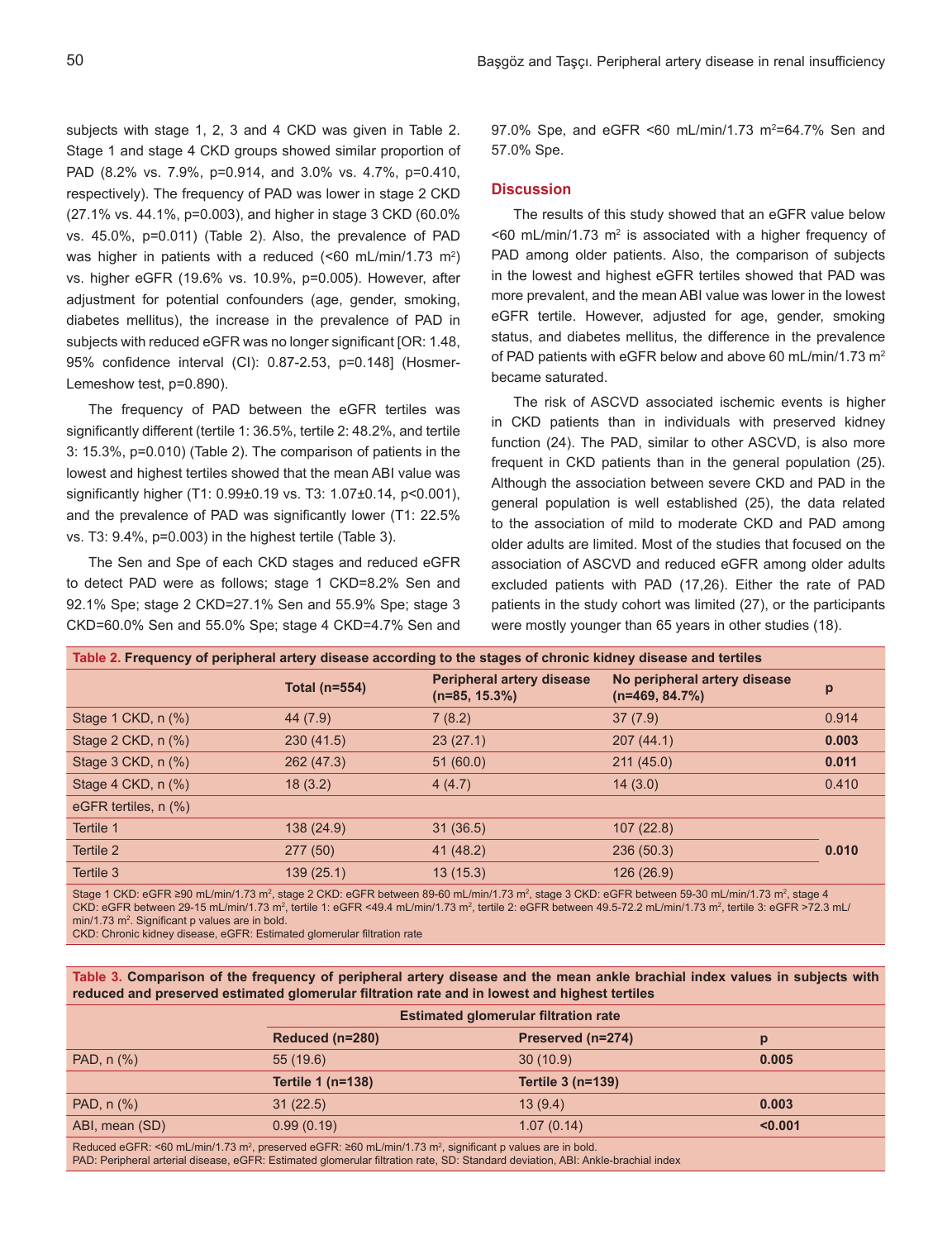In a study conducted in Spain with 102 older adults with CKD, patients with reduced eGFR  $(\leq 60 \text{ mL/min}/1.73 \text{ m}^2)$ were diagnosed with PAD by 32%, markedly higher than the prevalence of PAD in Spanish population without CKD (6.9%) (28). However, the authors performed only unadjusted analyses. Although we diagnosed more patients with PAD among CKD patients with a reduced eGFR (<60 mL/min/1.73 m<sup>2</sup>) in crude comparisons, the difference was no longer significant in the adjusted analysis.

In a longitudinal study conducted with 4893 subjects aged 65 years or older, participants were followed up for a mean of 4.33 years to determine the relationship between baseline kidney function and the development of ASCVD (29). The authors identified that 25.1% (n=1229) of the participants were diagnosed with ASCVD during follow-up, but only 1.5% (n=18) were PAD. The authors also reported that each 10 mL/min/1.73 m2 decline in eGFR was associated with an increased risk of ASCVD, including PAD. However, the number of PAD diagnoses in that study was limited. Also, the authors did not perform a subgroup analysis with PAD patients to investigate whether the increased risk of ASCVD due to a decrease in eGFR could have been similarly attributed to the PAD patients or not.

According to results of the National Health and Nutrition Examination Survey of 1999-2000, the prevalence of PAD among patients with an eGFR <60 mL/min/1.73 m<sup>2</sup> vs. higher was found 24% vs. 3.7%, respectively (25). Moreover, the association of PAD and CKD remained significant after adjustment for potential confounders, which contrasts with our results of frequency analysis as the difference in the prevalence of PAD among subjects with low vs. preserved eGFR was not significant controlling for potential covariates. The exclusion of patients with stage 5 CKD/renal replacement therapy and significantly older age of the study population in our study may explain the difference between the two studies (30,31).

In a prospective follow-up study by Wattanakit et al. (26), a total of 14280 participants with a mean age of 54 years were followed up for a mean of 13.1 years to investigate whether the level of kidney function was an independent risk factor for PAD. Age and gender-adjusted relative risk (RR) for PAD was 1.04 (95% CI: 0.91-1.18) for those with stage 1 and 2 CKD, and 1.82 (95% CI: 1.34-2.47) for those with stage 3 and 4 CKD. After adjustment for confounders of ASCVD development, although the RR was reduced, patients with CKD were still at an increased risk of incident PAD (RR of 1.56; CI: 1.13-2.14). The findings suggested an inverse correlation between the risk of PAD and kidney functions across all stages of CKD. We were unable confirm that finding among mild-to-moderate CKD patients in our study. On the explanation may be the unexpectedly high frequency of PAD in patients with preserved renal functions due to the advanced age of our cohort.

PAD is more frequent in CKD patients than in the general population (25). However, the causal relationship between CKD and PAD has not yet been fully elucidated. The prevailing opinion on this subject is that CKD is probably a marker of metabolic diseases leading to progressive dysfunction of vascular structure (32,33). This suggestion is mostly based on studies that have investigated the association of atherosclerosis and albuminuria that is a marker of endothelial dysfunction (34). The association between albuminuria, medial arterial calcification and PAD is well established (35,36). In addition to the direct impact of CKD on arteries, the risk factors for both CKD and PAD development are quite similar, though not identical (37,38). In the Chronic Renal Insufficiency Cohort study, novel risk factors associated with an increased prevalence of PAD in patients with CKD were oxidative stress, inflammation, insulin resistance, and a prothrombotic state (39).

This study has some limitations. First, this was a retrospective analysis of a dataset created to explore the association of ABI and bone mineral density (19). Therefore, the study may be underpowered to study the relationship between severely reduced kidney functions and ABI or peripheral arterial disease. Second, we calculated eGFR by using serum creatinine level at study entry using the MDRD study equation, which requires stable kidney function (39). Although the participants were community-dwelling outpatients, the current study did not specifically assess the course of kidney functions for at least three months. Third, it is well-known that the prevalence of PAD is significantly higher among dialysis patients (25) and end-stage CKD patients (36). However, we excluded stage 5 CKD patients and patients receiving renal replacement therapy, which might have caused a similar distribution of PAD between lower and higher eGFR groups after adjustment for confounders.

#### **Conclusion**

In conclusion, this study showed evidence of a higher prevalence of PAD in older people with CKD. However, the observed difference appeared to depend on existing confounders in multivariable regression analyses, suggesting that the risk of PAD in older adults with CKD is not modified independently from other risk factors for atherosclerotic diseases. Based on the findings in our study and current literature, future prospective studies with larger sample size must better identify the association of mild to moderate CKD with PAD among older adults.

# **Ethics**

**Ethics Committee Approval:** The Kecioren Training and Research Hospital Institutional Review Board approved the study (approval number: 2012-KAEK-15/1256-2017, date: 11.01.2017).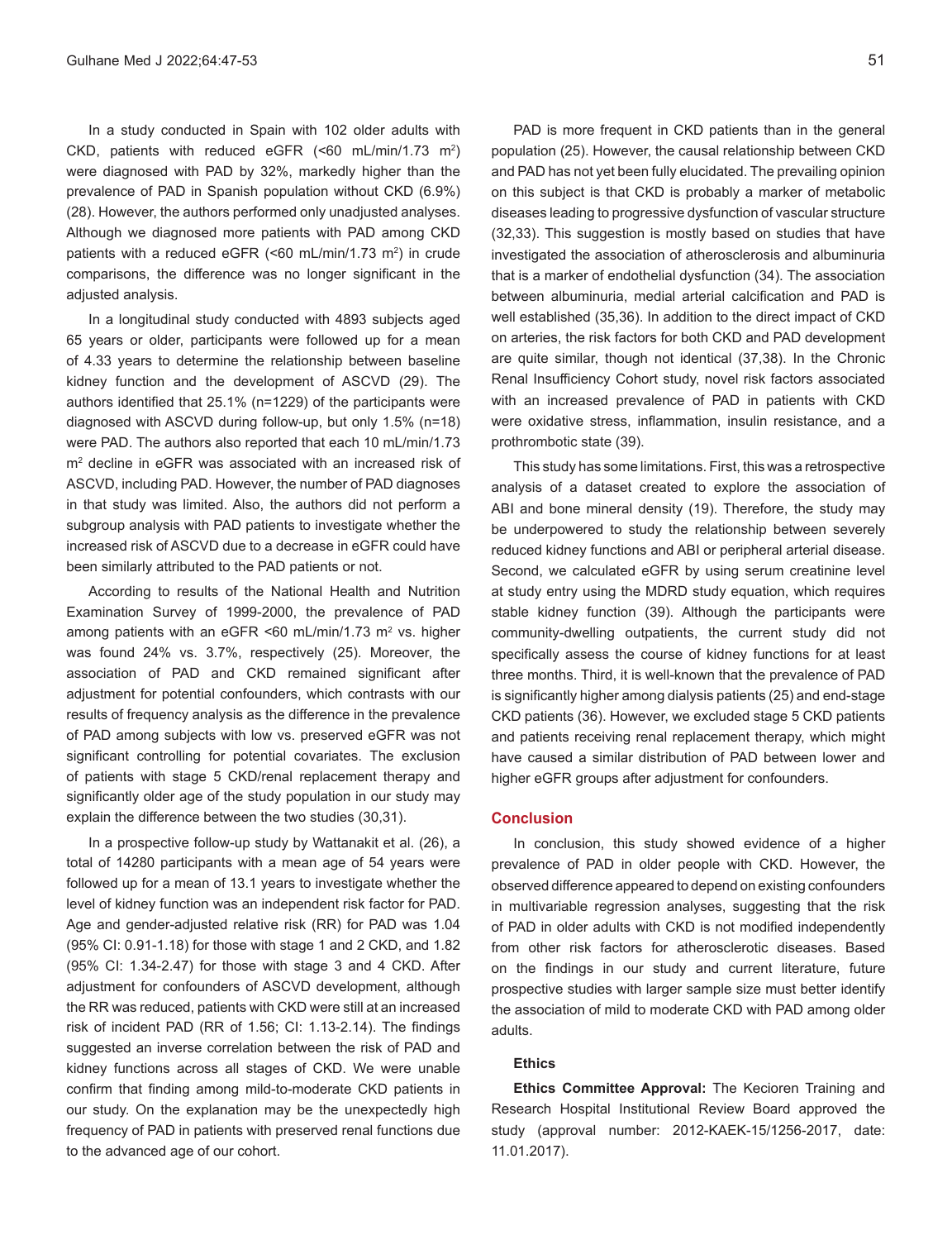**Informed Consent:** This study is an analysis of a data set from a prospective study.

**Peer-review:** Externally and internally peer-reviewed.

#### **Authorship Contributions**

Concept: İ.T., Design: İ.T., Data Collection or Processing: B.B.B., İ.T., Analysis or Interpretation: B.B.B., İ.T., Literature Search: B.B.B., İ.T., Writing: B.B.B., İ.T.

**Conflict of Interest:** No conflict of interest was declared by the authors.

**Financial Disclosure:** The authors declared that this study received no financial support.

#### **References**

- 1. Grundy SM, Stone NJ, Bailey AL, et al. 2018 AHA/ACC/ AACVPR/AAPA/ABC/ACPM/ADA/AGS/APhA/ASPC/NLA/ PCNA Guideline on the Management of Blood Cholesterol: Executive Summary: A Report of the American College of Cardiology/American Heart Association Task Force on Clinical Practice Guidelines. Circulation. 2019;139:1046-1081.
- 2. Tasci I. Comment on: Hanssen et al. Associations between the ankle-brachial index and cardiovascular and all-cause mortality are similar in individuals without and with type 2 diabetes: nineteen-year follow-up of a population-based cohort study. Diabetes Care 2012;35:1731-1735. Diabetes Care. 2013;36:25-26.
- 3. Tasci I, Kabul HK. Ankle-brachial index as an indicator of arterial stiffness. Angiology. 2012;63:155.
- 4. Fowkes FG. Epidemiology of atherosclerotic arterial disease in the lower limbs. Eur J Vasc Surg. 1988;2:283-291.
- 5. Selvin E, Erlinger TP. Prevalence of and risk factors for peripheral arterial disease in the United States: results from the National Health and Nutrition Examination Survey, 1999- 2000. Circulation. 2004;110:738-743.
- 6. Bozkurt AK, Tasci I, Tabak O, Gumus M, Kaplan Y. Peripheral artery disease assessed by ankle-brachial index in patients with established cardiovascular disease or at least one risk factor for atherothrombosis--CAREFUL study: a national, multicenter, cross-sectional observational study. BMC Cardiovasc Disord. 2011;11:4.
- 7. Tasci I, Safer U, Naharci MI, et al. Undetected Peripheral Arterial Disease Among Older Adults With Alzheimer's Disease and Other Dementias. Am J Alzheimers Dis Other Demen. 2018;33:5-11.
- 8. Hirsch AT, Haskal ZJ, Hertzer NR, et al. ACC/AHA 2005 Practice Guidelines for the management of patients with peripheral arterial disease (lower extremity, renal, mesenteric, and abdominal aortic): a collaborative report from the American Association for Vascular Surgery/Society for Vascular Surgery, Society for Cardiovascular Angiography and Interventions, Society for Vascular Medicine and Biology, Society of Interventional Radiology, and the ACC/AHA Task Force on Practice Guidelines (Writing Committee to Develop Guidelines for the Management of Patients With Peripheral Arterial Disease): endorsed by the American Association of Cardiovascular and Pulmonary Rehabilitation; National

Heart, Lung, and Blood Institute; Society for Vascular Nursing; TransAtlantic Inter-Society Consensus; and Vascular Disease Foundation. Circulation. 2006;113:463-654.

- 9. Norgren L, Hiatt WR, Dormandy JA, et al. Inter-Society Consensus for the Management of Peripheral Arterial Disease (TASC II). J Vasc Surg. 2007;45(Suppl S):5-67.
- 10. Verim S, Taşçı I. Doppler ultrasonography in lower extremity peripheral arterial disease. Turk Kardiyol Dern Ars. 2013;41:248-255.
- 11. Tekgöz E, Bozkurt E, Sağlam K. Assessment of association between ankle-brachial pressure index and pulse wave velocity in patients with isolated hypertension according to gender. Gulhane Med J. 2021;63:218-224.
- 12. Başgöz BB, Taşcı I, Yıldız B, Demirbaş Ş, Sağlam K, Açıkel C. Sensitivity, specificity and predictive value of the Edinburgh Claudication Questionnaire versus Ankle-Brachial Index for the diagnosis of lower extremity Arterial Disease in Turkish adults. Gulhane Med J. 2016;58:177-183.
- 13. Mallappallil M, Friedman EA, Delano BG, McFarlane SI, Salifu MO. Chronic kidney disease in the elderly: evaluation and management. Clin Pract (Lond). 2014;11:525-535.
- 14. Abdulkader RCRM, Burdmann EA, Lebrão ML, Duarte YAO, Zanetta DMT. Aging and decreased glomerular filtration rate: An elderly population-based study. PLoS One. 2017;12:e0189935.
- 15. Coresh J, Astor BC, Greene T, Eknoyan G, Levey AS. Prevalence of chronic kidney disease and decreased kidney function in the adult US population: Third National Health and Nutrition Examination Survey. Am J kidney Dis. 2003;41:1-12.
- 16. Garg AX, Clark WF, Haynes RB, House AA. Moderate renal insufficiency and the risk of cardiovascular mortality: results from the NHANES I. Kidney Int. 2002;61:1486-1494.
- 17. Shlipak MG, Fried LF, Crump C, et al. Cardiovascular disease risk status in elderly persons with renal insufficiency. Kidney Int. 2002;62:997-1004.
- 18. Leskinen Y, Salenius JP, Lehtimäki T, Huhtala H, Saha H. The prevalence of peripheral arterial disease and medial arterial calcification in patients with chronic renal failure: requirements for diagnostics. Am J kidney Dis. 2002;40:472-479.
- 19. Tasci I, Basgoz BB, Ince S, Safer U. Frequency of Peripheral Arterial Disease in Turkish Older Adults with and without Osteoporosis. JAGS. 2018;66(S2):S1-S369-(A221). Available from: https://meeting.americangeriatrics.org/sites/default/ files/inline-files/2018-Journal\_of\_the\_American\_Geriatrics\_ Society.pdf
- 20. Levey AS, Bosch JP, Lewis JB, Greene T, Rogers N, Roth D. A more accurate method to estimate glomerular filtration rate from serum creatinine: a new prediction equation. Modification of Diet in Renal Disease Study Group. Ann Intern Med. 1999;130:461-470.
- 21. Basgoz BB, Tasci I, Yildiz B, Acikel C, Kabul HK, Saglam K. Evaluation of self-administered versus intervieweradministered completion of Edinburgh Claudication Questionnaire. Int Angiol. 2017;36:75-81.
- 22. Tasci I, Kabul HK. Diagnosing PAD by calculating the ankle brachial index: adherence to the guidelines. J Vasc Nurs. 2012;30:3-4.